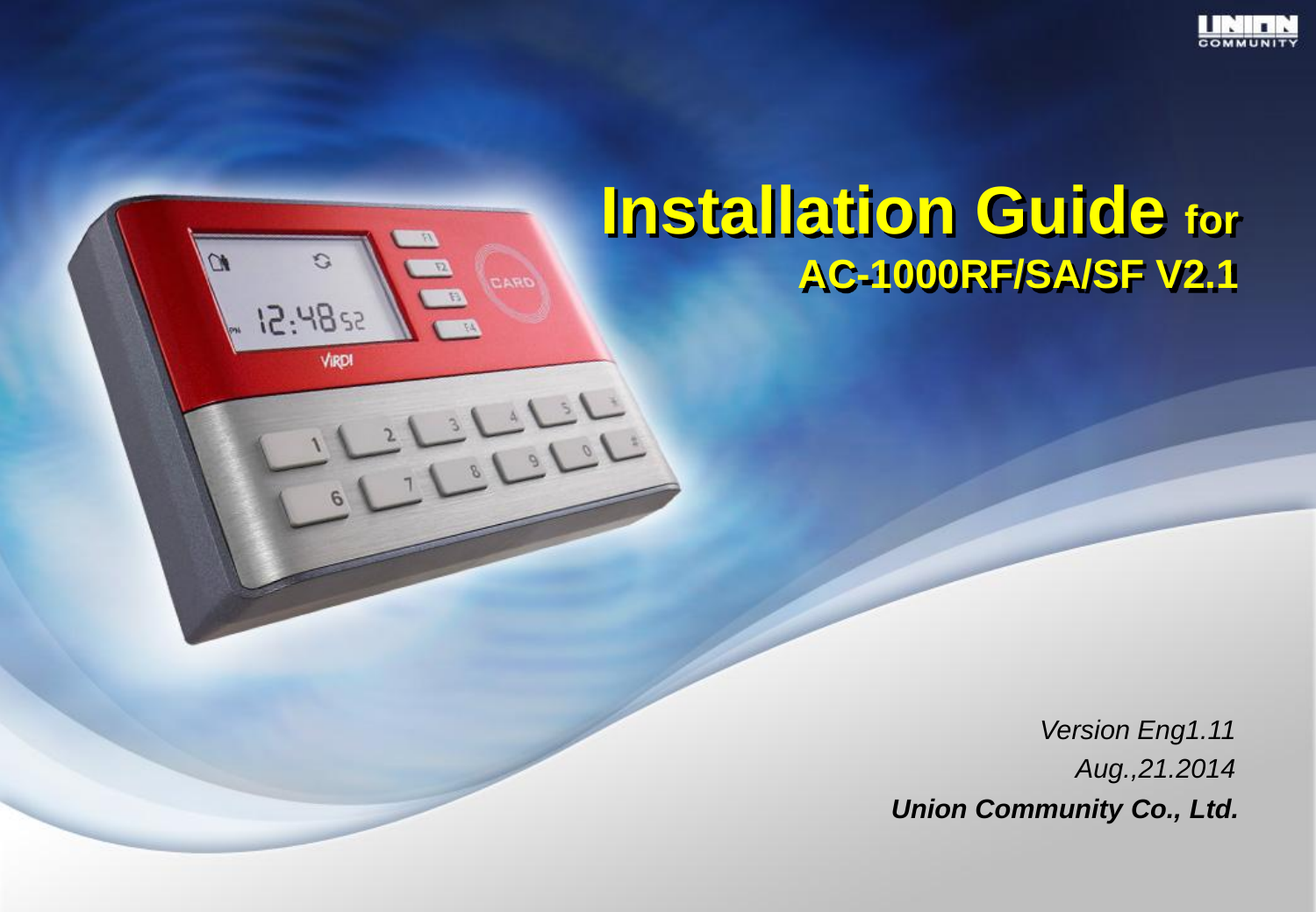

### 1. External Connectors

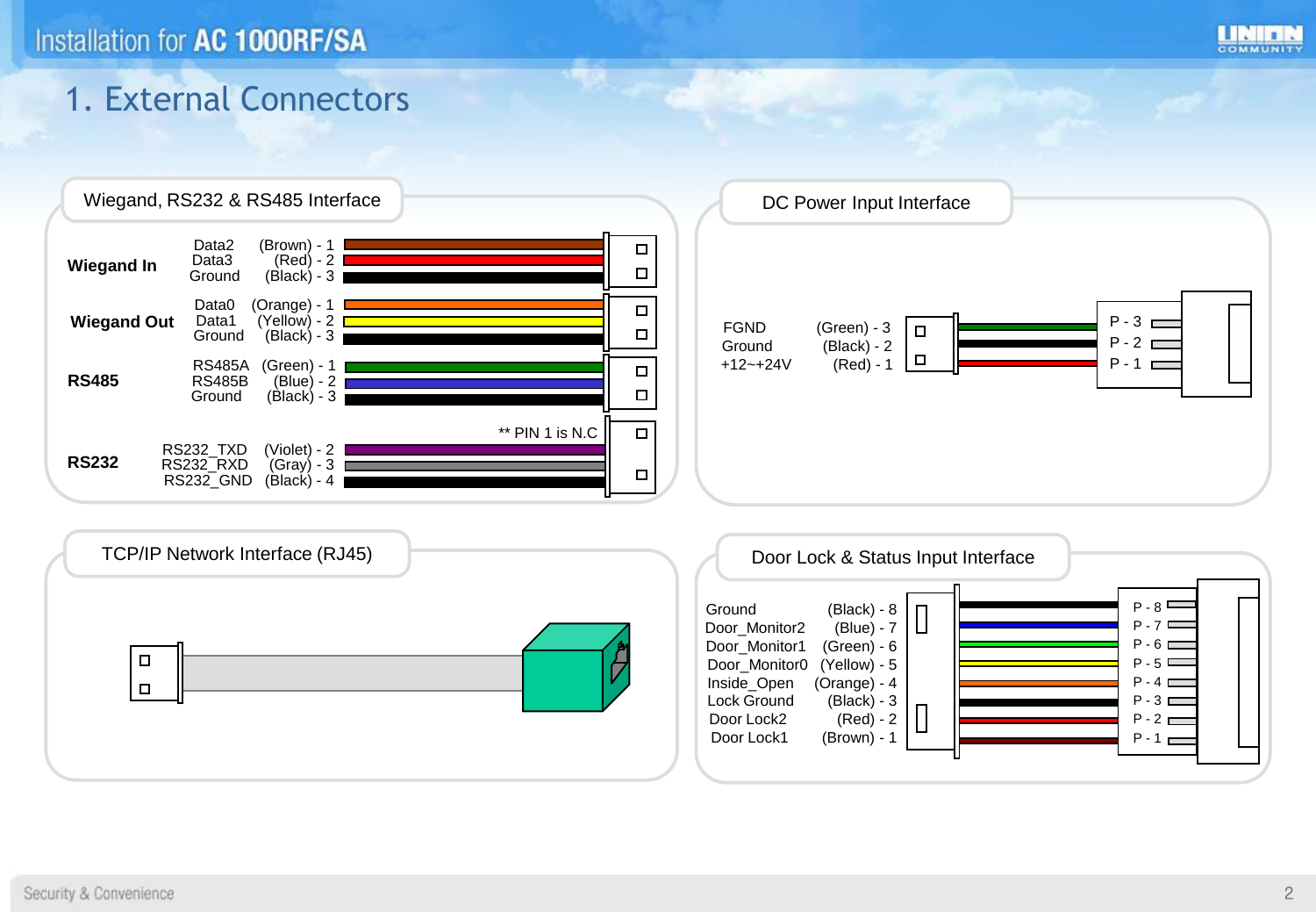

### 2. Main board feature

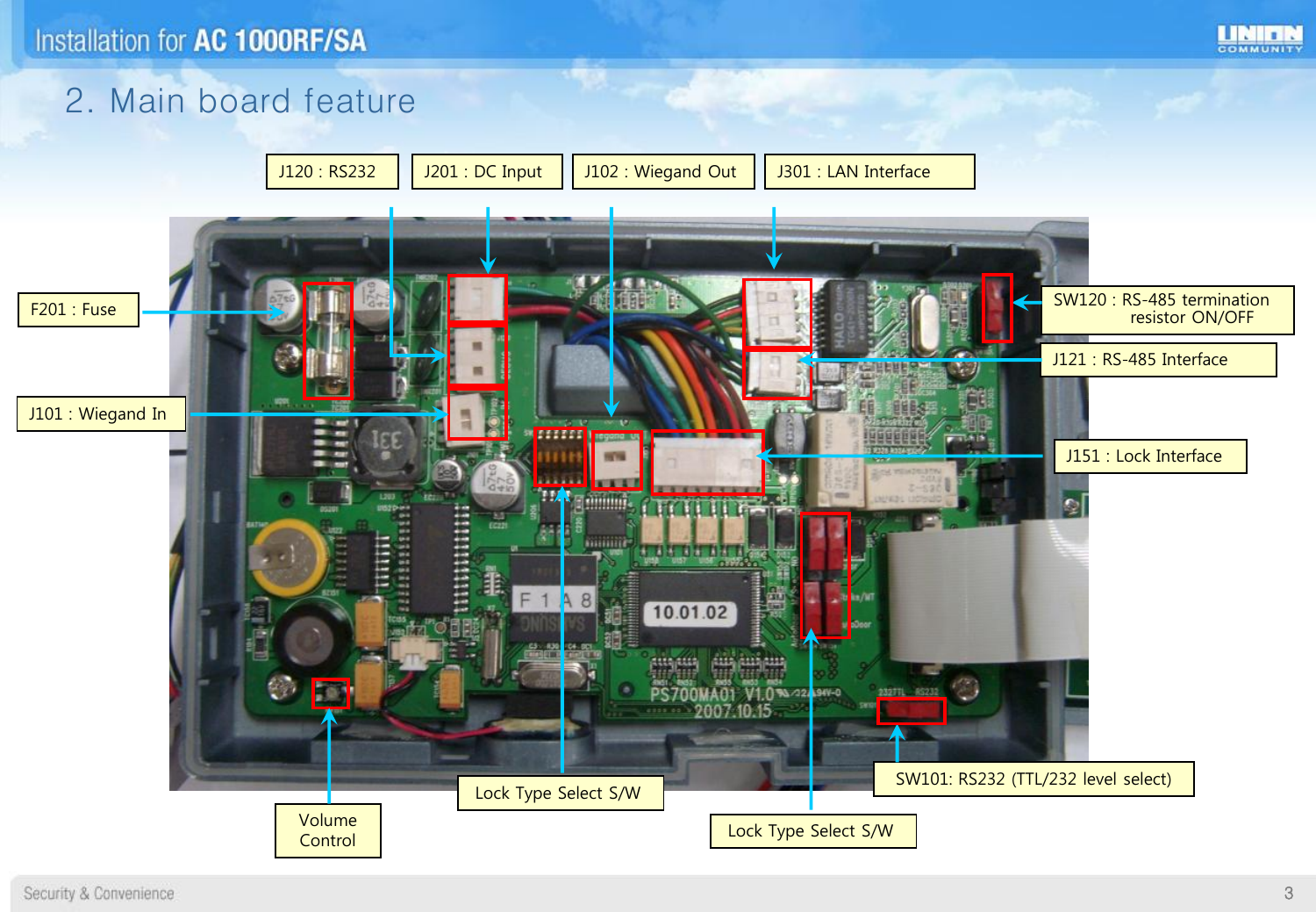



### 3. Schematic for Door Lock Interface

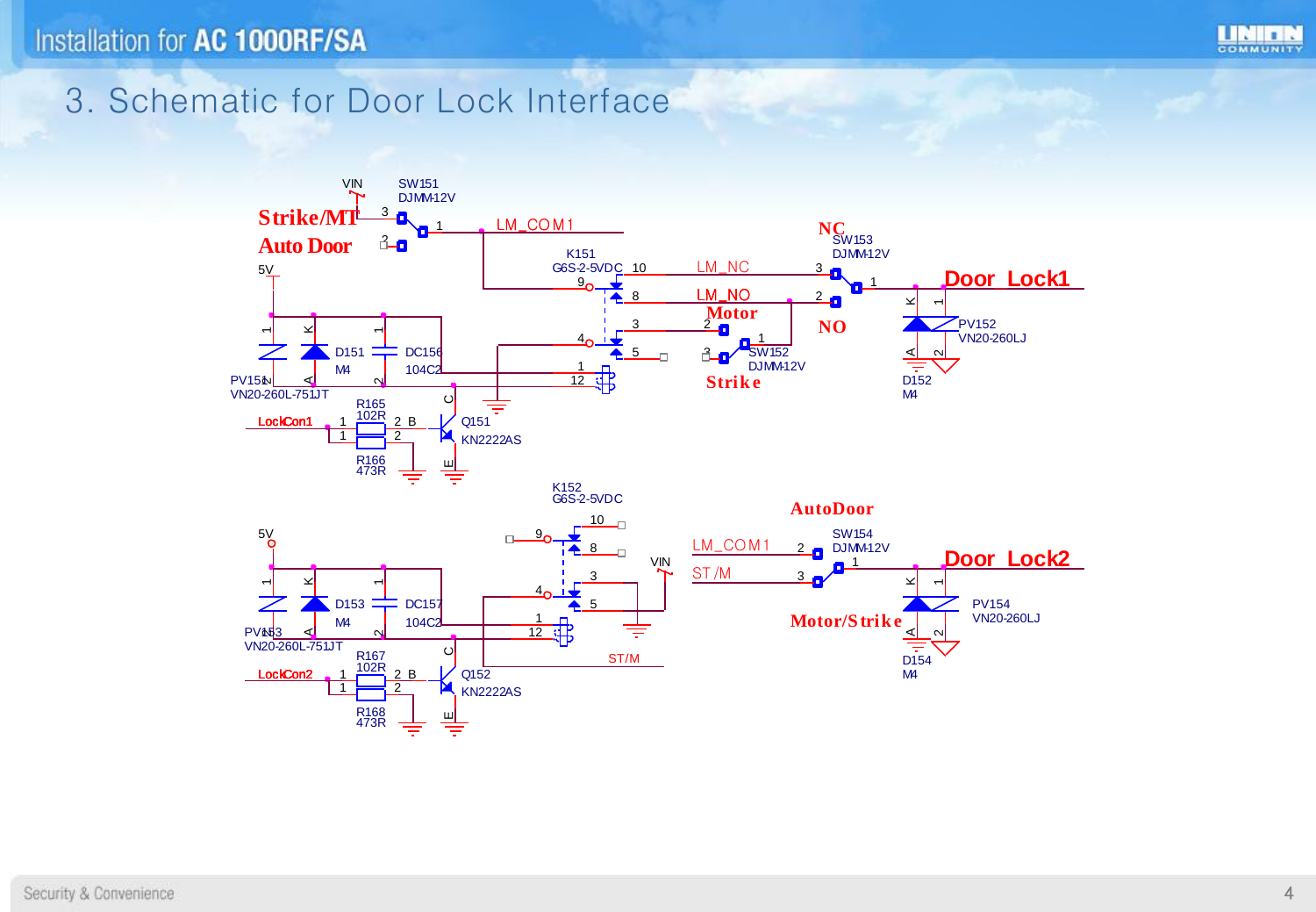

# 4. Connecting Dead-Bolt Type Door Lock ( Fail Safe )

4. 1. Connect with one system & one lock

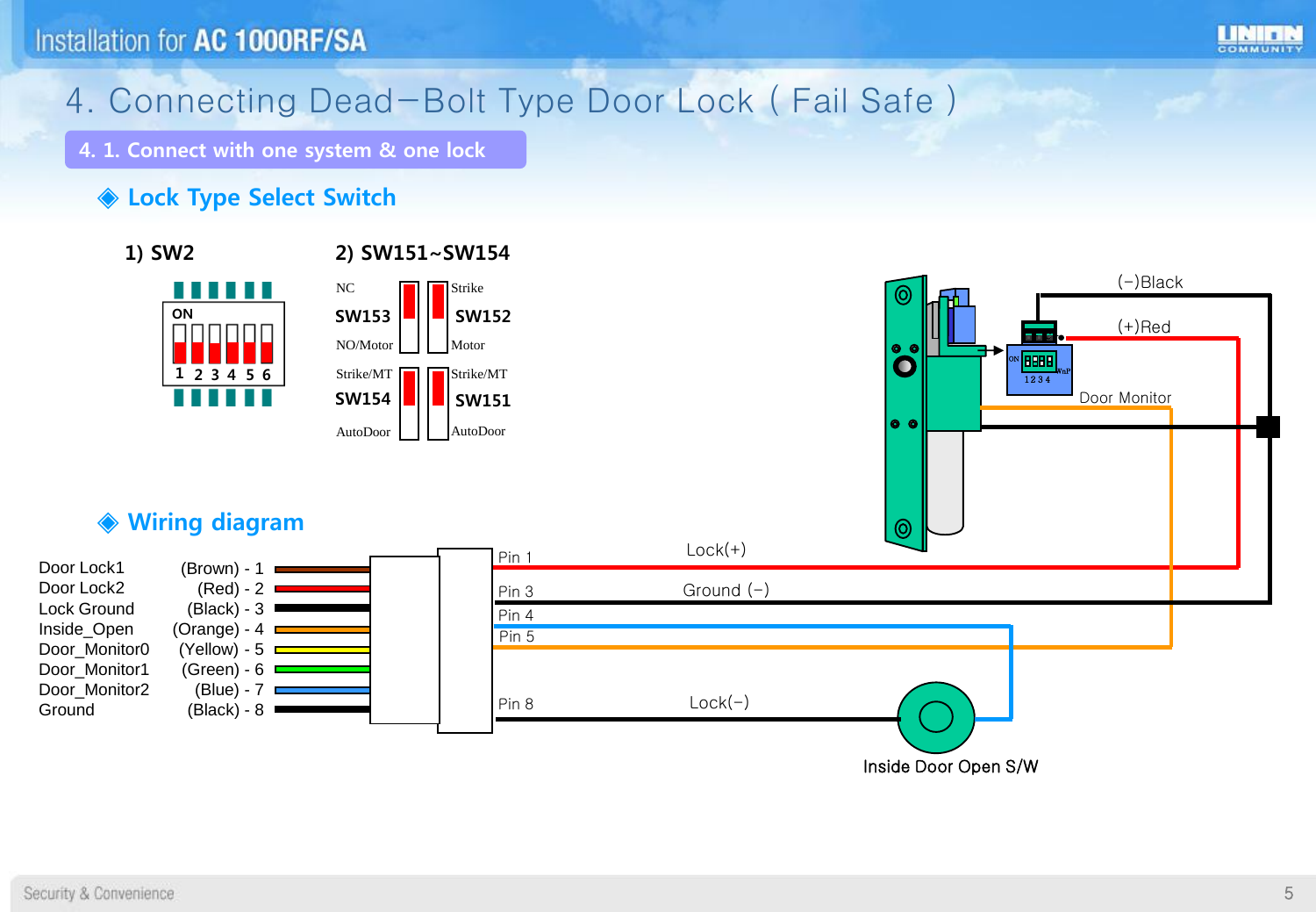

### 4. Connecting Dead-Bolt Type Door Lock ( Fail Safe )

4. 2. Connect with two system & one lock

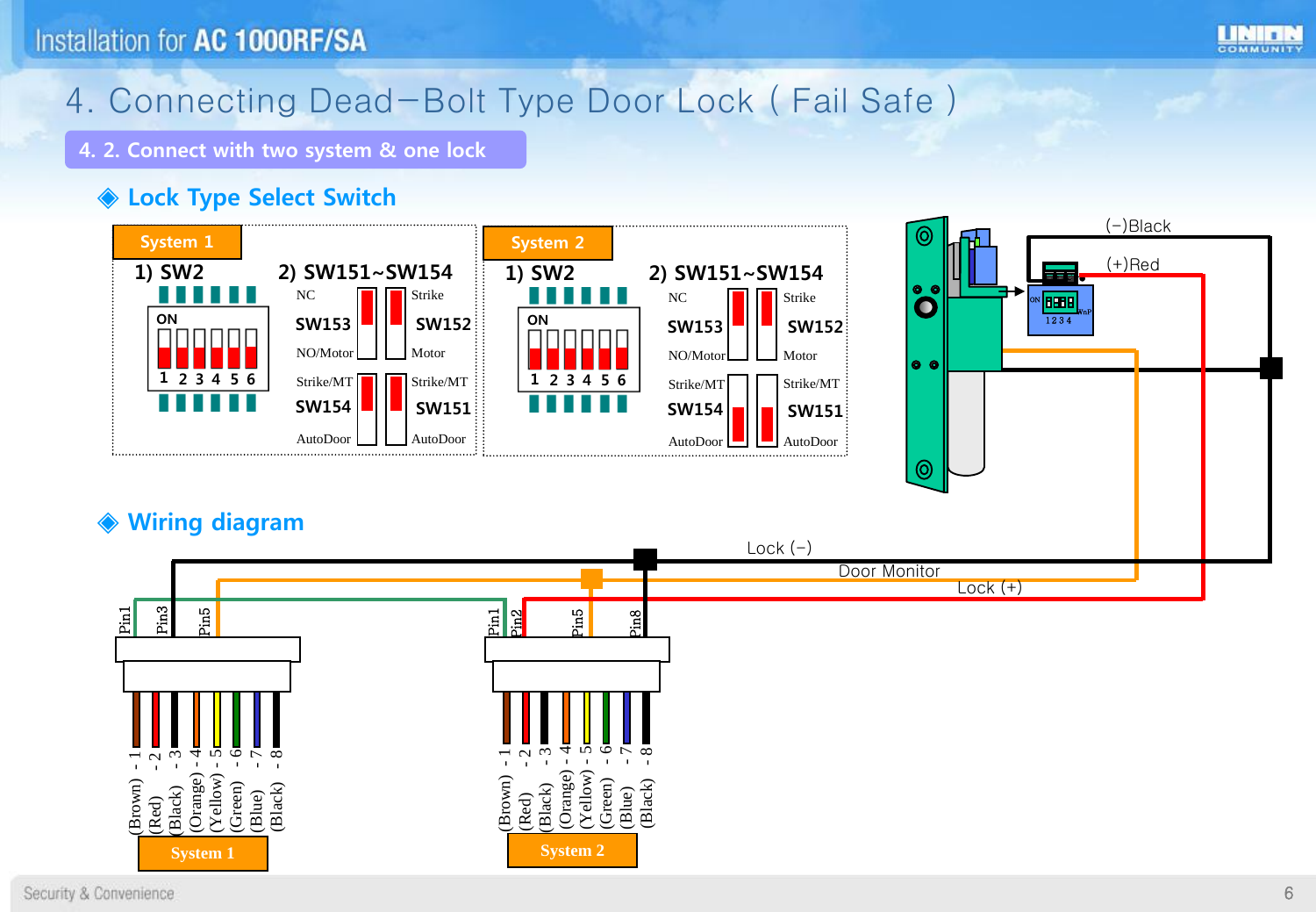

# 5. Connecting Strike Type Door Lock ( Fail Safe )

5. 1. Connect with one system & one lock

#### ◆ Lock Type Select Switch





Pin 5

Pin 4 Pin 3

Pin 8



Inside Door Open S/W

#### ◈ Wiring diagram

 $(Brown) - 1$  $(Red) - 2$ (Black) - 3 (Orange) -  $4 \blacksquare$ (Yellow) -  $5 \equiv$ (Green) -  $6 \equiv$  $(B$ lue) - 7 (Black) - 8

Door Lock1 Door Lock2 Lock Ground Inside\_Open Door\_Monitor0 Door\_Monitor1 Door\_Monitor2 **Ground**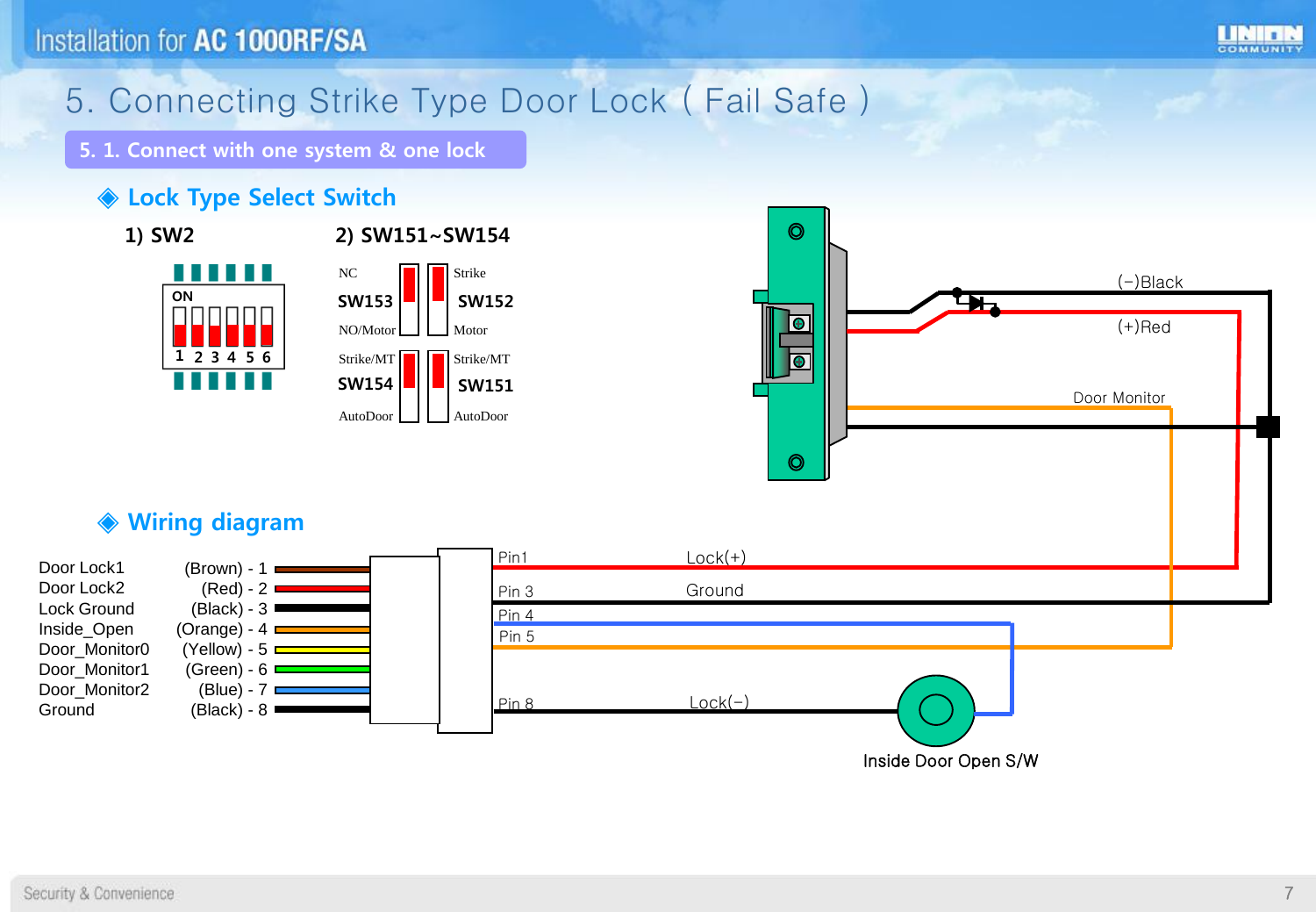

### 5. Connecting Strike Type Door Lock ( Fail Safe )

5. 2. Connect with two system & one lock

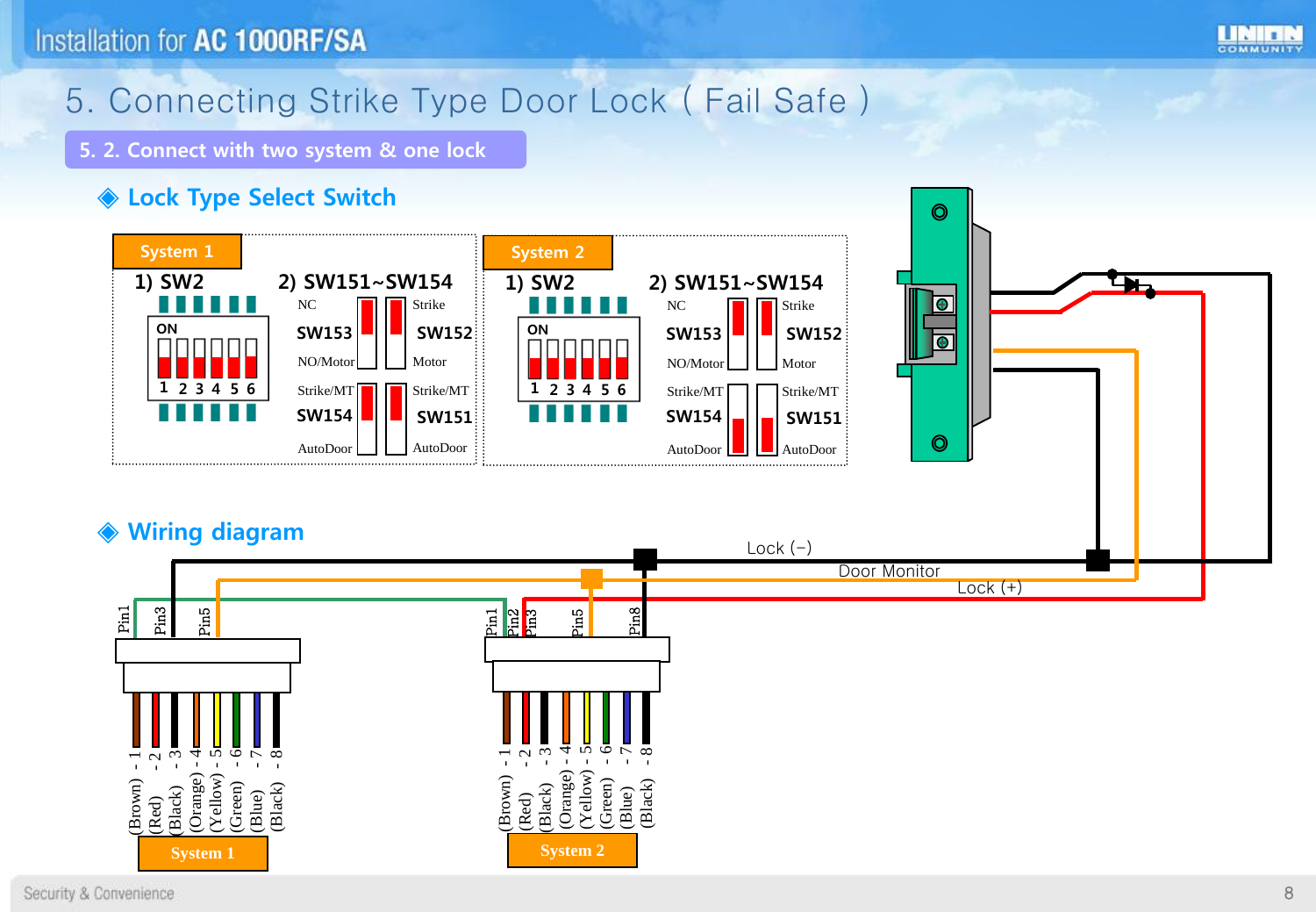

# 6. Connecting Strike Type Door Lock ( Fail Secure )

6. 1. Connect with one system & one lock

#### ◆ Lock Type Select Switch









#### ◈ Wiring diagram

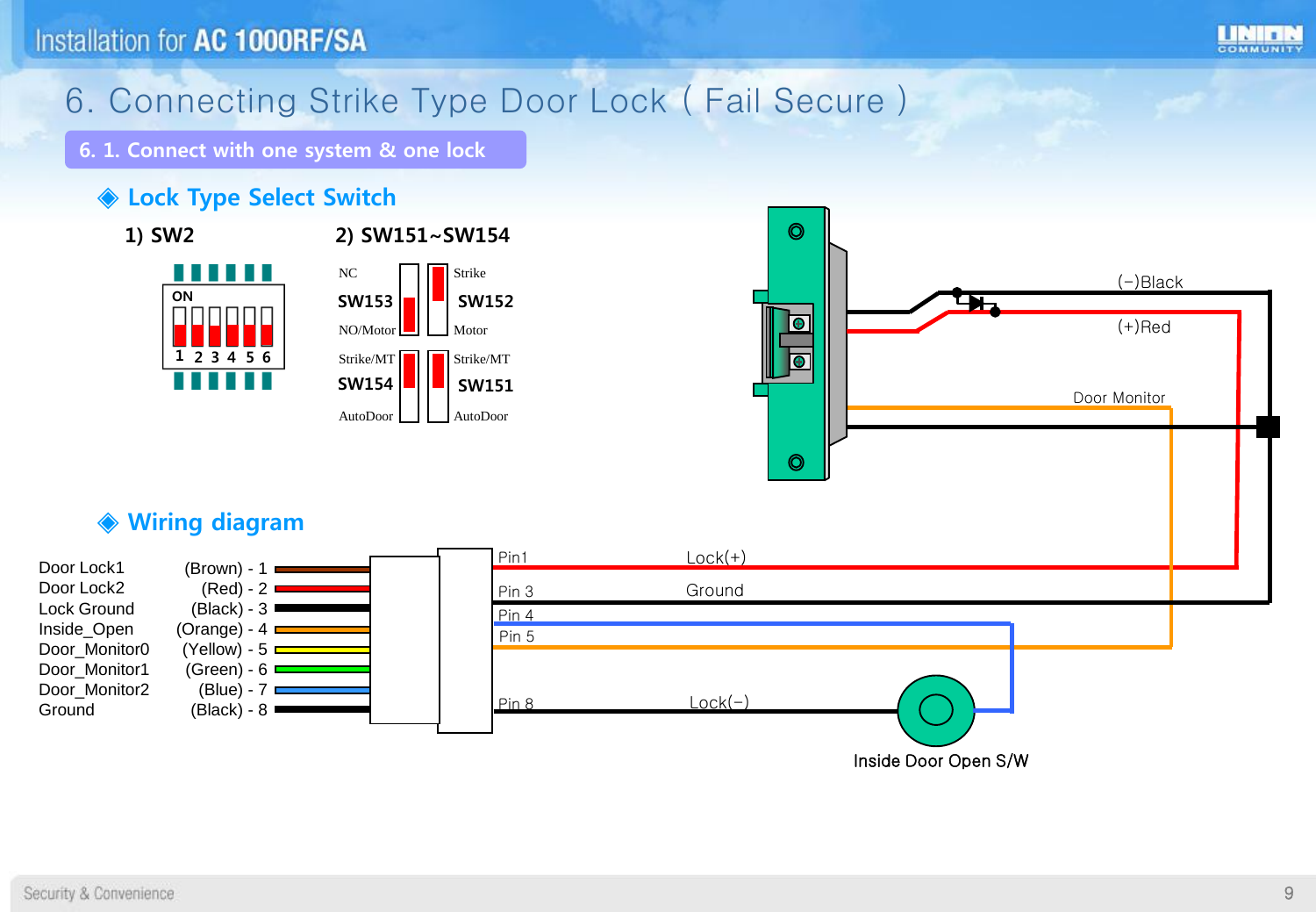

### 6. Connecting Strike Type Door Lock ( Fail Secure )

6. 2. Connect with two system & one lock

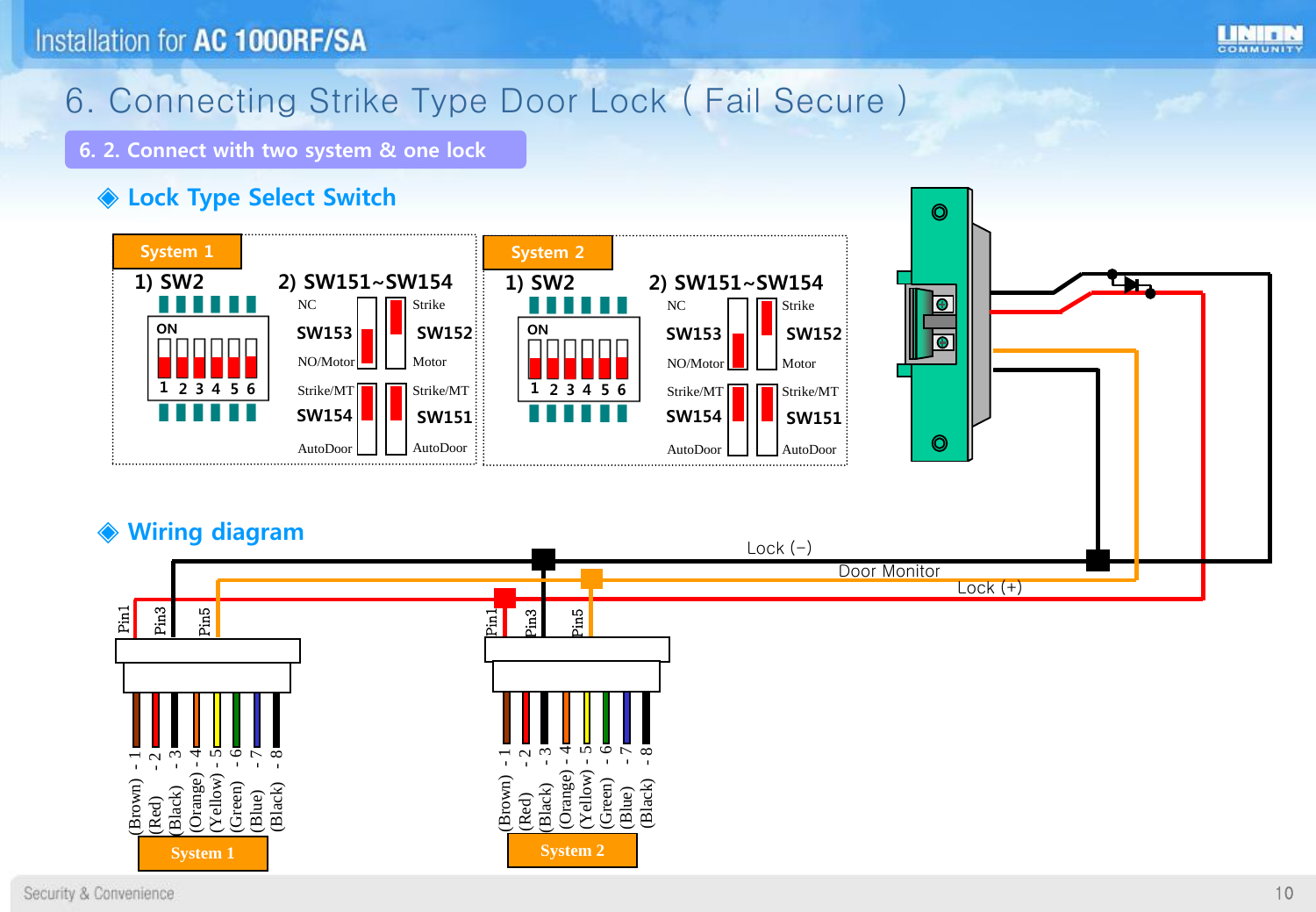

### 7. Connecting EM Type Door Lock ( Fail Safe )

7. 1. Connect with one system & one lock

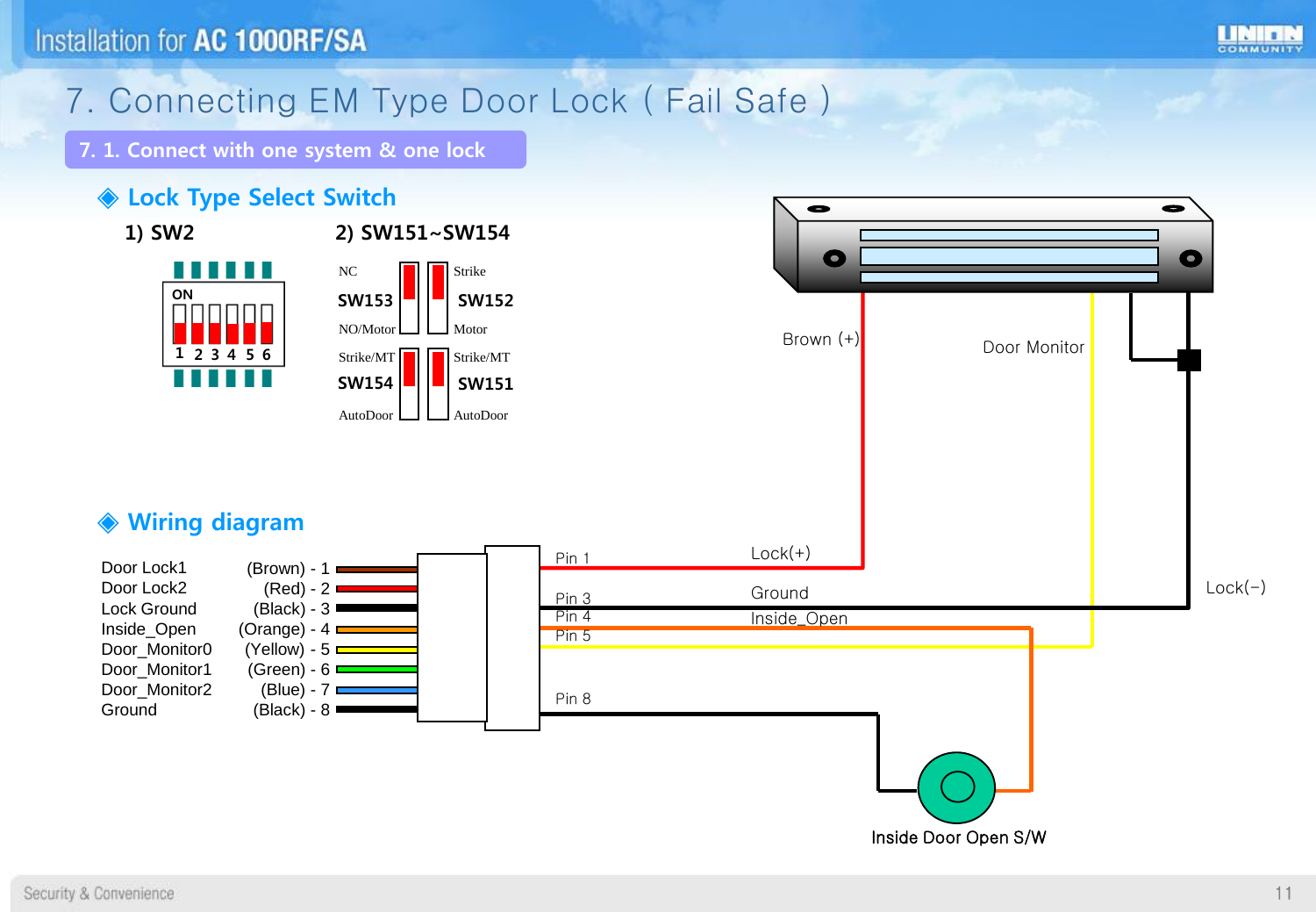

### 7. Connecting EM Type Door Lock ( Fail Safe )

7. 2. Connect with one system & two lock \*\* Use external DC Power Adapter



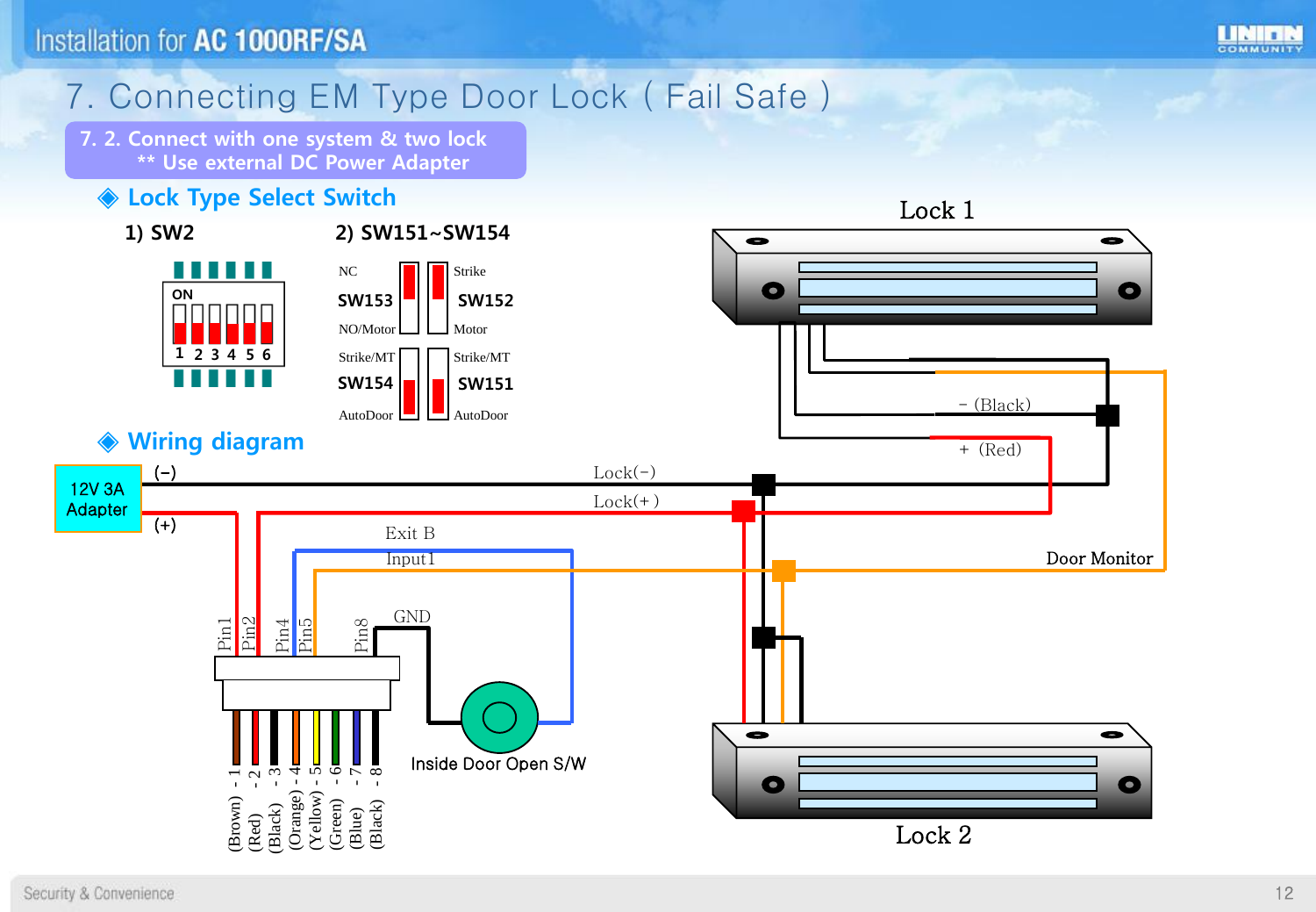

# 8. Connecting Auto Door ( Contact Control )

8. 1. Connect with two system & one door

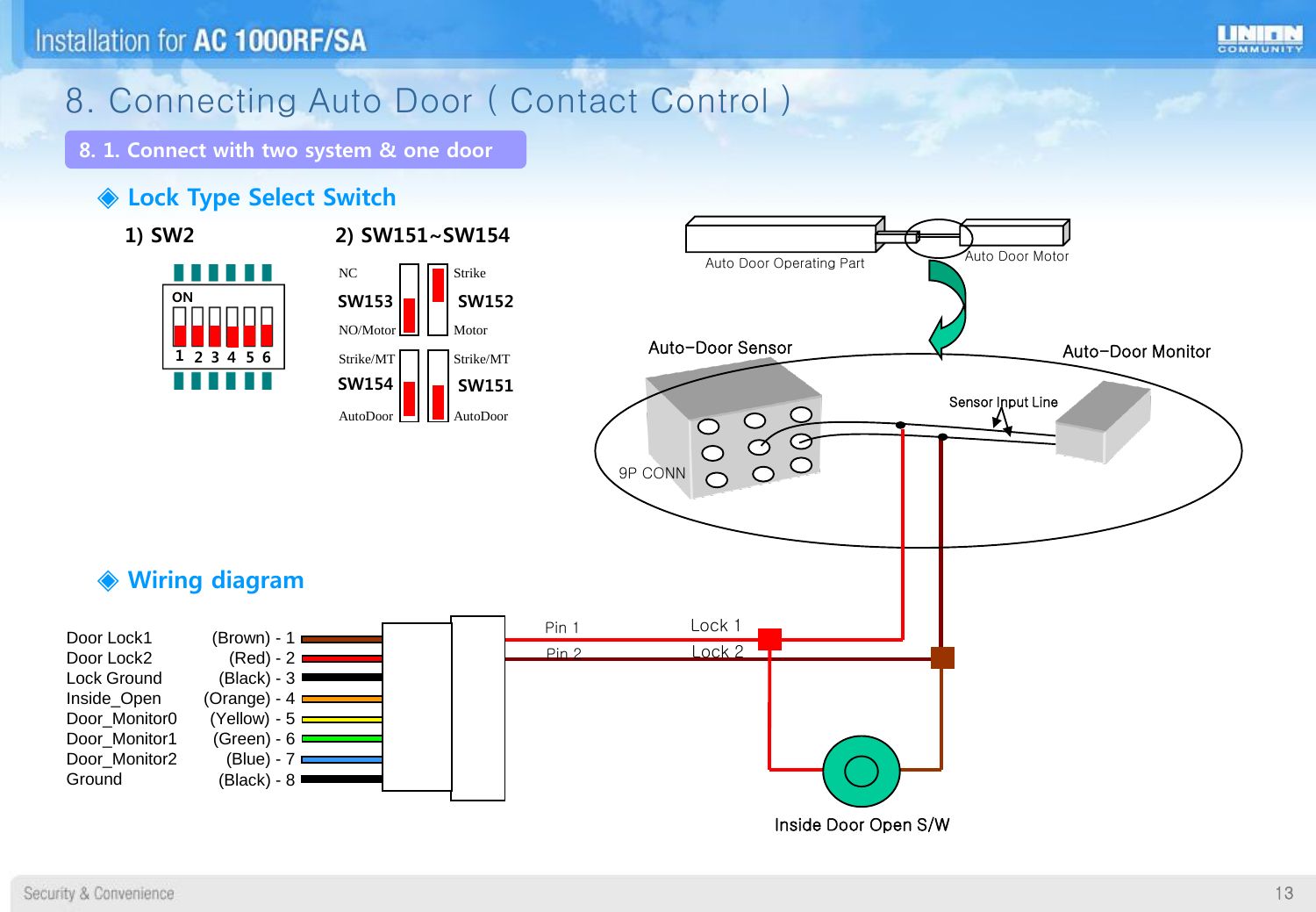

### 8. Connecting Auto Door ( Contact Control )

8. 2. Connect with two system & one door

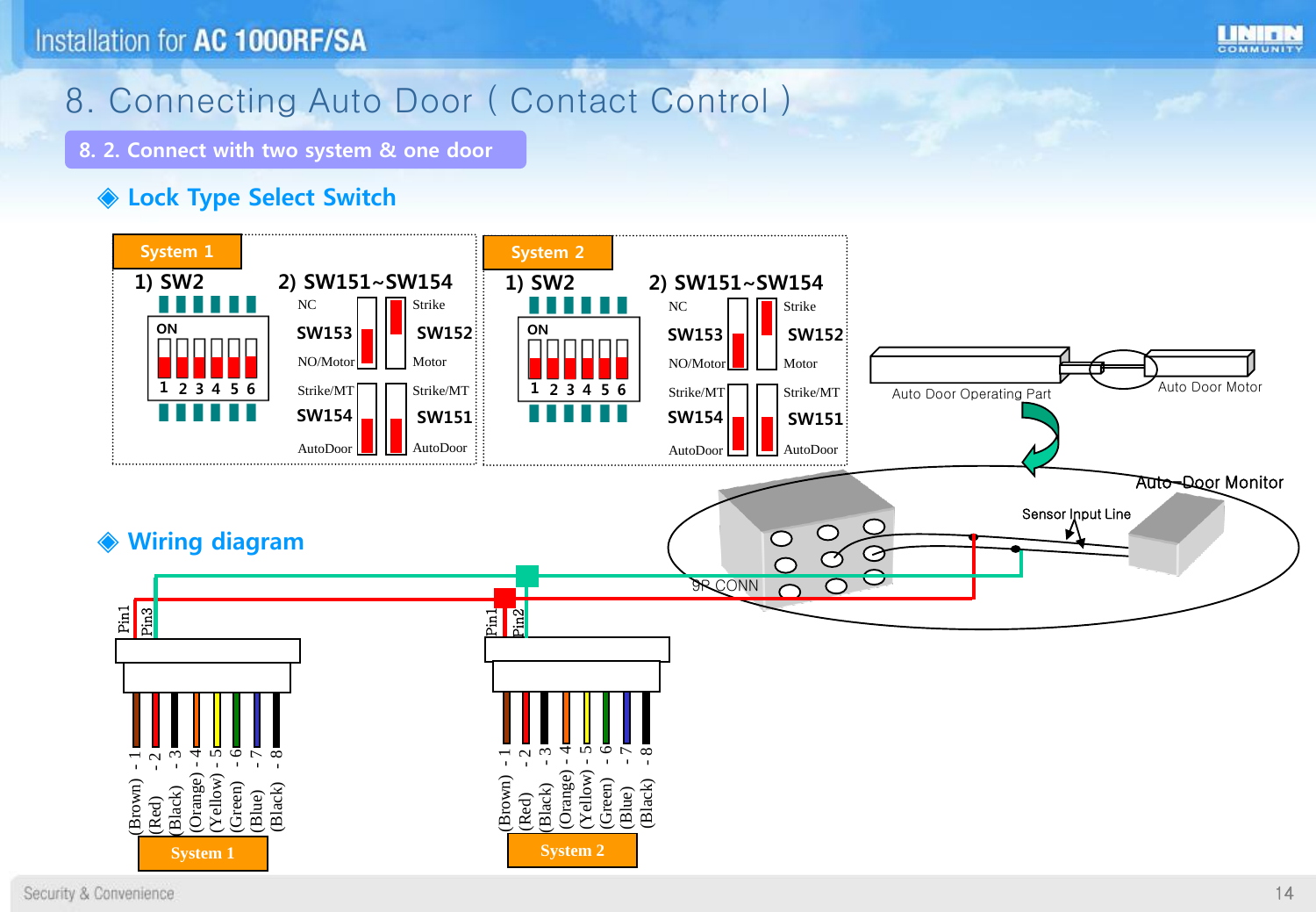

### 9. Connecting Motor Lock

#### ◆ Lock Type Select Switch



### 1) SW2 2) SW151~SW154





#### ◈ Wiring diagram

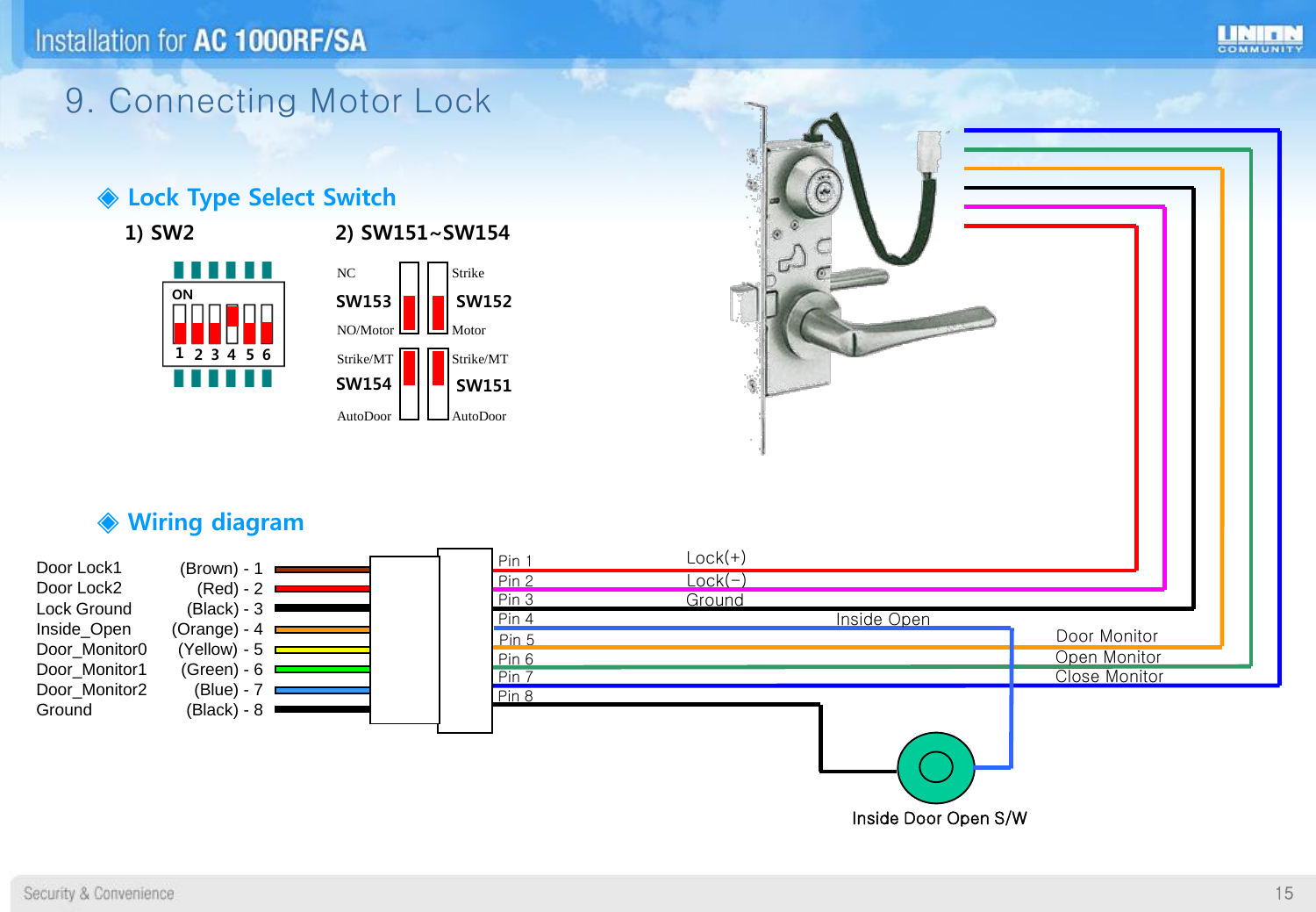

### 10. Connecting 2 Emergency Lamps